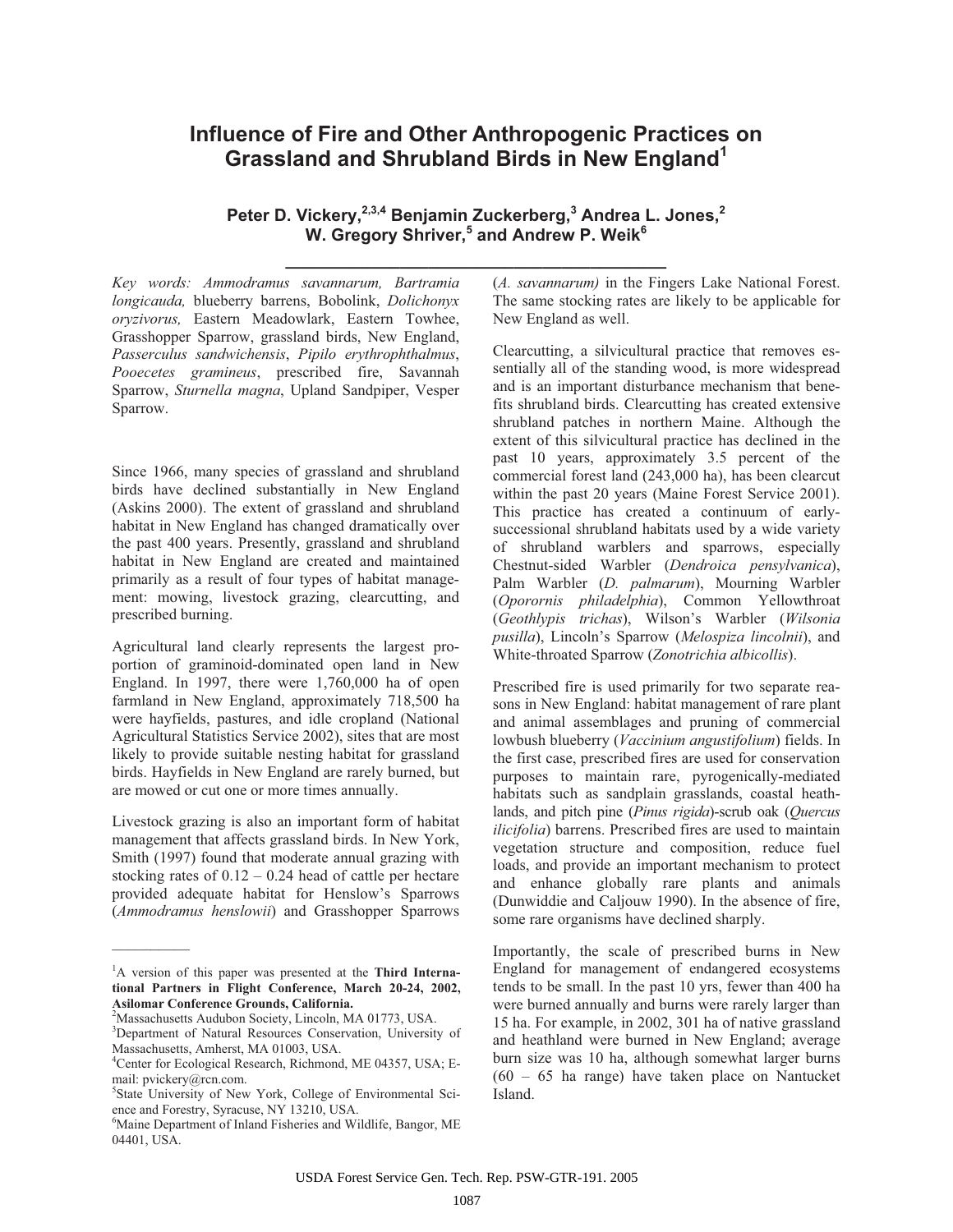Despite their small size, these burns can have important benefits for grassland birds, at least locally. In Maine, the 210 ha Kennebunk Plains supports a rich assemblage of grassland birds that clearly benefit from fire management, including: Upland Sandpiper, Grasshopper Sparrow, and Vesper Sparrow (Vickery et al. 1999). Prescribed fires in coastal Massachusetts primarily benefit Savannah Sparrows, Eastern Meadowlarks (*Sturnella magna*), and Bobolinks, and foraging Northern Harriers (*Circus cyaneus*) (Zuckerberg 2002).

In Maine, lowbush blueberry production covers approximately 26,000 ha, and represents the greatest extent of fire management in New England. Blueberries are harvested on a two year rotation. In the past 10 yrs, approximately 20-30 percent of the non-harvest year fields, or  $\approx$  3,000 ha, have been burned annually. The remaining non-harvest fields are generally flailmowed (D. Yarborough, pers. comm.). These barrens provide important nesting habitat for Upland Sandpipers (*Bartramia longicauda*) and Vesper Sparrows (Weik 1998, Shriver et al. this volume; *fig. 1*).

The effects of burning differ in grasslands versus shrublands. In native grasslands, burning has a strong effect on the vegetation, which, in turn, affects a suite of grassland and shrubland specialists. In an 8-yr study at Kennebunk, Maine, prescribed fire affected all eight nesting species that breed at that site. Savannah

Sparrow, Grasshopper Sparrow, Bobolink, and Eastern Meadowlark densities declined for one yr following fire, but remained high for 5-7 yrs following prescribed burns (*fig. 2*). Horned Larks (*Eremophila alpestris*) and Vesper Sparrows preferred recently burned sites. Abundances of both these species and Upland Sandpipers declined with time since fire. Field Sparrows (*Spizella pusiila*) preferred sites that had not been burned or mowed in 5 years (Vickery et al. 1999).

On Nantucket Island shrublands, Eastern Towhees (*Pipilo erythrophthalmus*) were more abundant in areas that had been burned or were left unmanaged, as compared to those shrublands that had been mowed. Song Sparrow territory densities in shrublands were similar in mowed, burned, and unmanaged units (Zuckerberg 2002). In general, these results indicate that burning has a strong effect in grassland systems but does not affect shrubland birds. Not surprisingly, mowing has a more substantial effect on bird occupancy in shrubland habitats because this form of habitat manipulation has a much more pronounced effect on vegetation structure (Zuckerberg 2002).

Large-scale prescribed burning in most of New England will continue to be a difficult management issue because of the density and spatial distribution of



**Figure 1—**A grassland bird inventory of New England and New York (1997-2000) revealed that Upland Sandpipers (filled triangle) and Vespers Sparrows (open circle) were most common on the large commercial blueberry fields in eastern Maine. These two species frequently occurred together on these sites (Shriver et al. 2003).